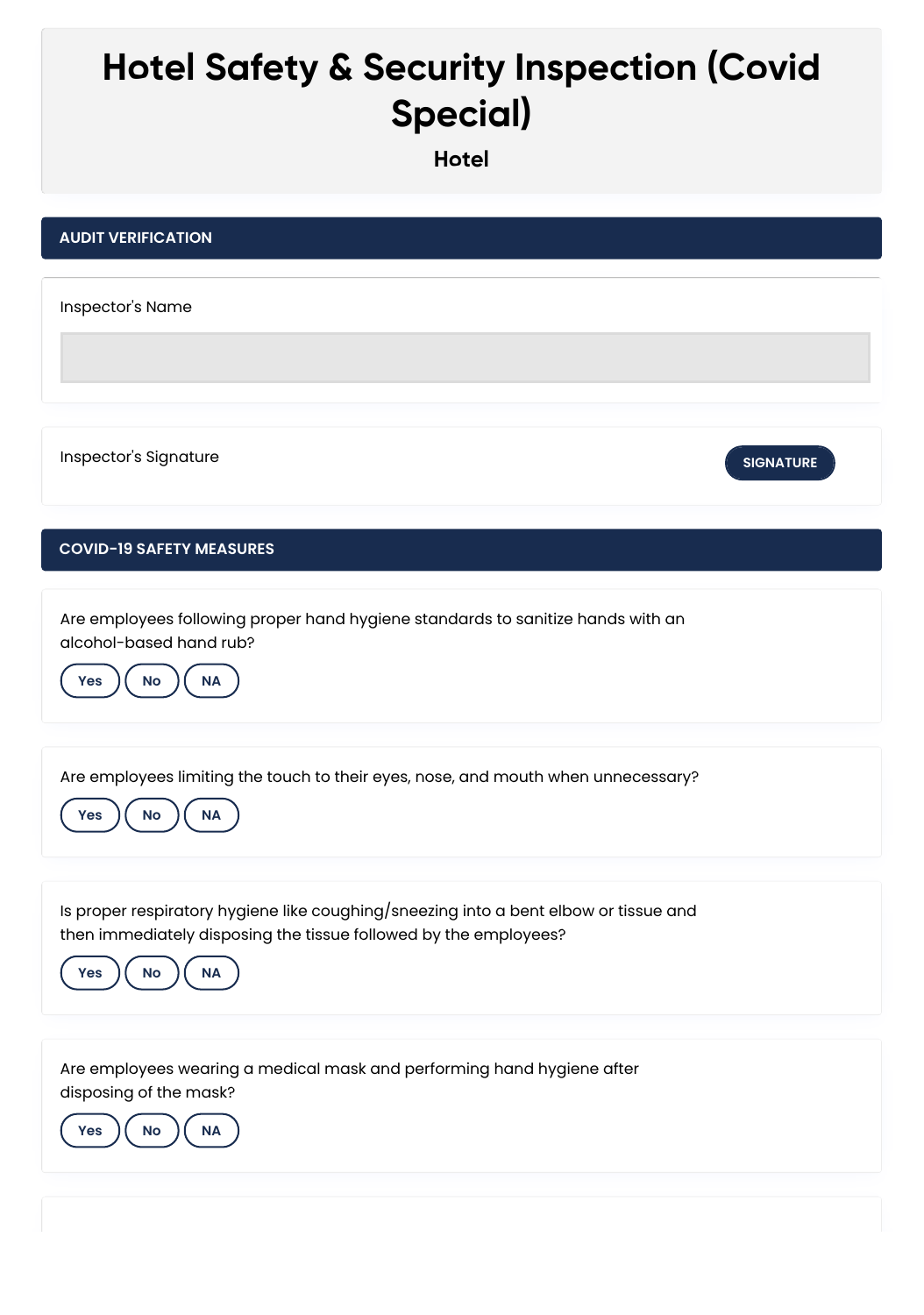| Is there a minimum distance of I meter between employees and other persons with<br>respiratory symptoms?<br>$\mathsf{No}$<br>Yes<br>$\sf NA$         |
|------------------------------------------------------------------------------------------------------------------------------------------------------|
| Is frequent hand and respiratory hygiene practiced by professional security team on<br>duty?<br>No<br>$\mathsf{NA}$<br>Yes                           |
| Are medical masks and gloves easily accessible by the security team?<br>$\mathsf{No}$<br>$\sf NA$<br>Yes                                             |
| Are medical masks and gloves used by the security team?<br>No<br>$\sf NA$<br>Yes                                                                     |
| Is security team practicing social distancing within the premises?<br><b>No</b><br>NA<br>Yes                                                         |
| Is the number of professional security adequate within the premises despite<br>practicing social distancing?<br><b>No</b><br><b>NA</b><br><b>Yes</b> |
| Are public areas and frequently touched surfaces regularly disinfected?<br>$\sf NA$<br><b>No</b><br>Yes                                              |
| Please elaborate the measures taken to prevent covid-19<br>textarea                                                                                  |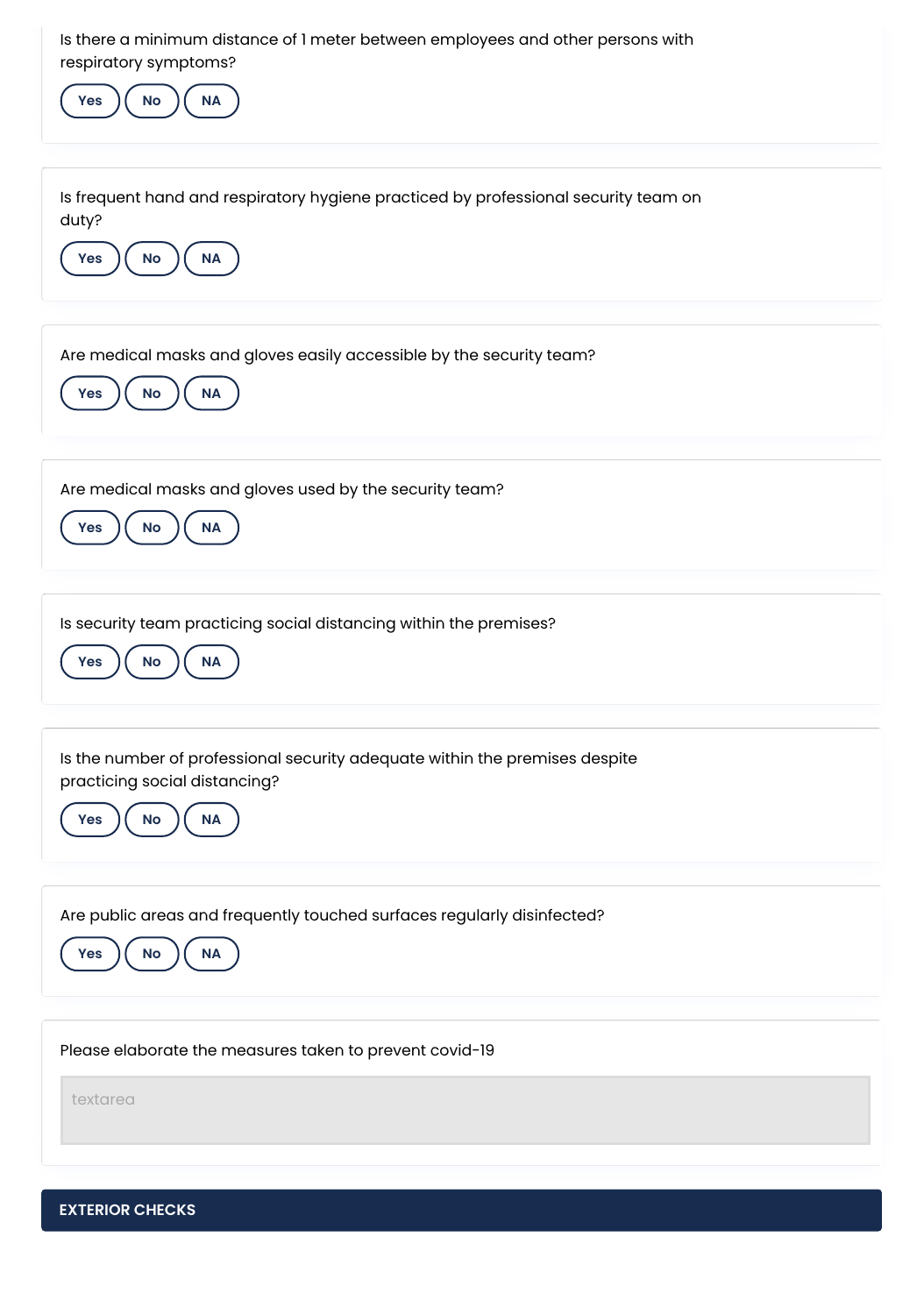| Is outside of the hotel well illuminated?<br>No<br>$\sf NA$<br>Yes                                 |
|----------------------------------------------------------------------------------------------------|
| Is a professional security manager appointed?<br><b>NA</b><br>Yes<br>No                            |
| Is access to underground parking authorized and controlled?<br>$\mathsf{No}$<br><b>NA</b><br>Yes   |
| Does the hotel have an emergency plan with frequent trial checks?<br>No<br><b>NA</b><br><b>Yes</b> |
| Do the public areas have CCTV?<br>Yes<br>No<br><b>NA</b>                                           |
| Does the hotel have emergency power facility and is it operational?<br>$\mathsf{No}$<br>NA<br>Yes  |
| Is the area of the hotel free of high risk facilities?<br>$\sf NA$<br>$\mathsf{No}$<br>Yes         |
| Are all entrance doors monitored and limit the access?<br>No<br>Yes<br><b>NA</b>                   |
| <b>FIRE PROTECTION</b>                                                                             |

Is there an alerting system provided to hotel guests incase of emergency?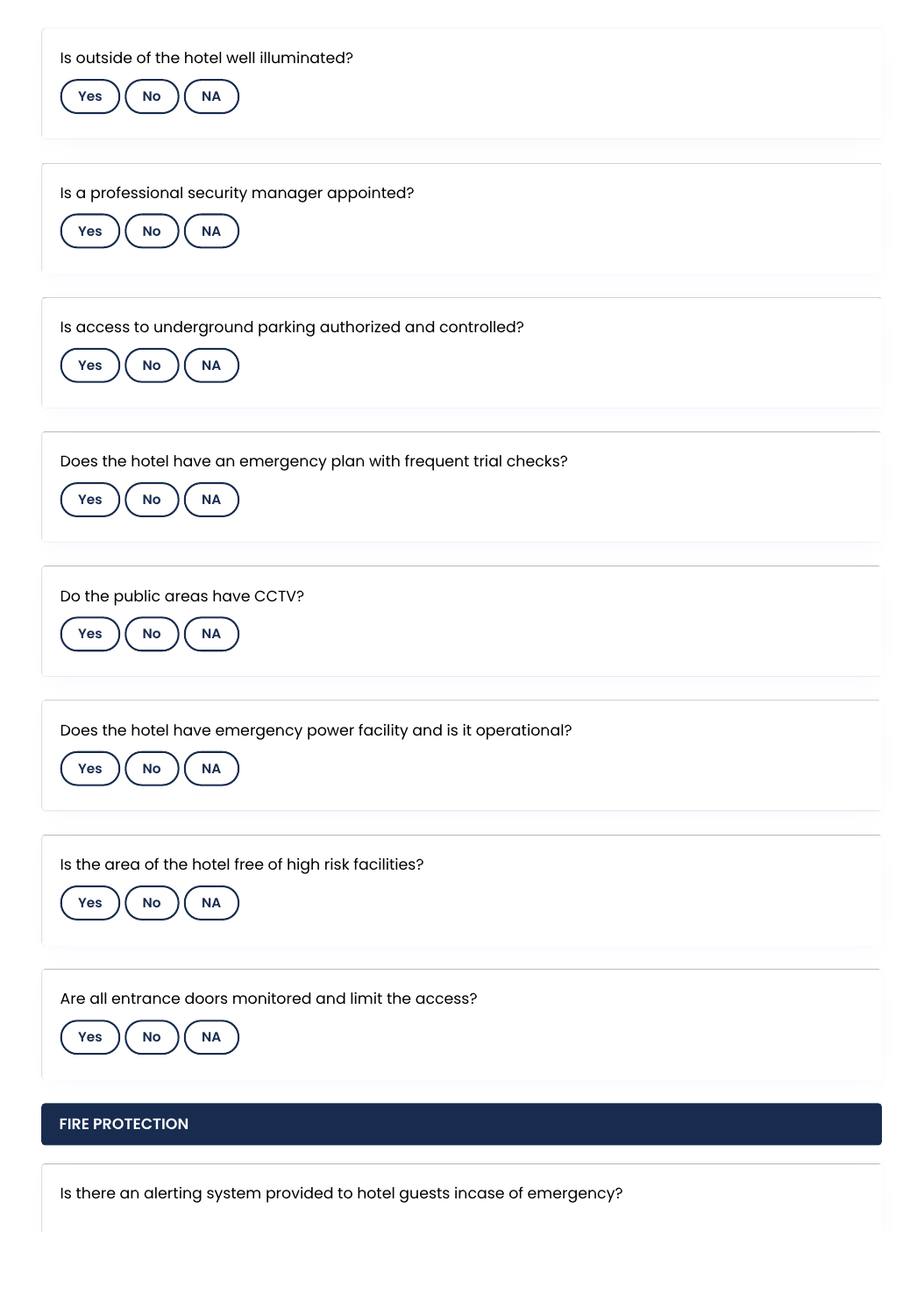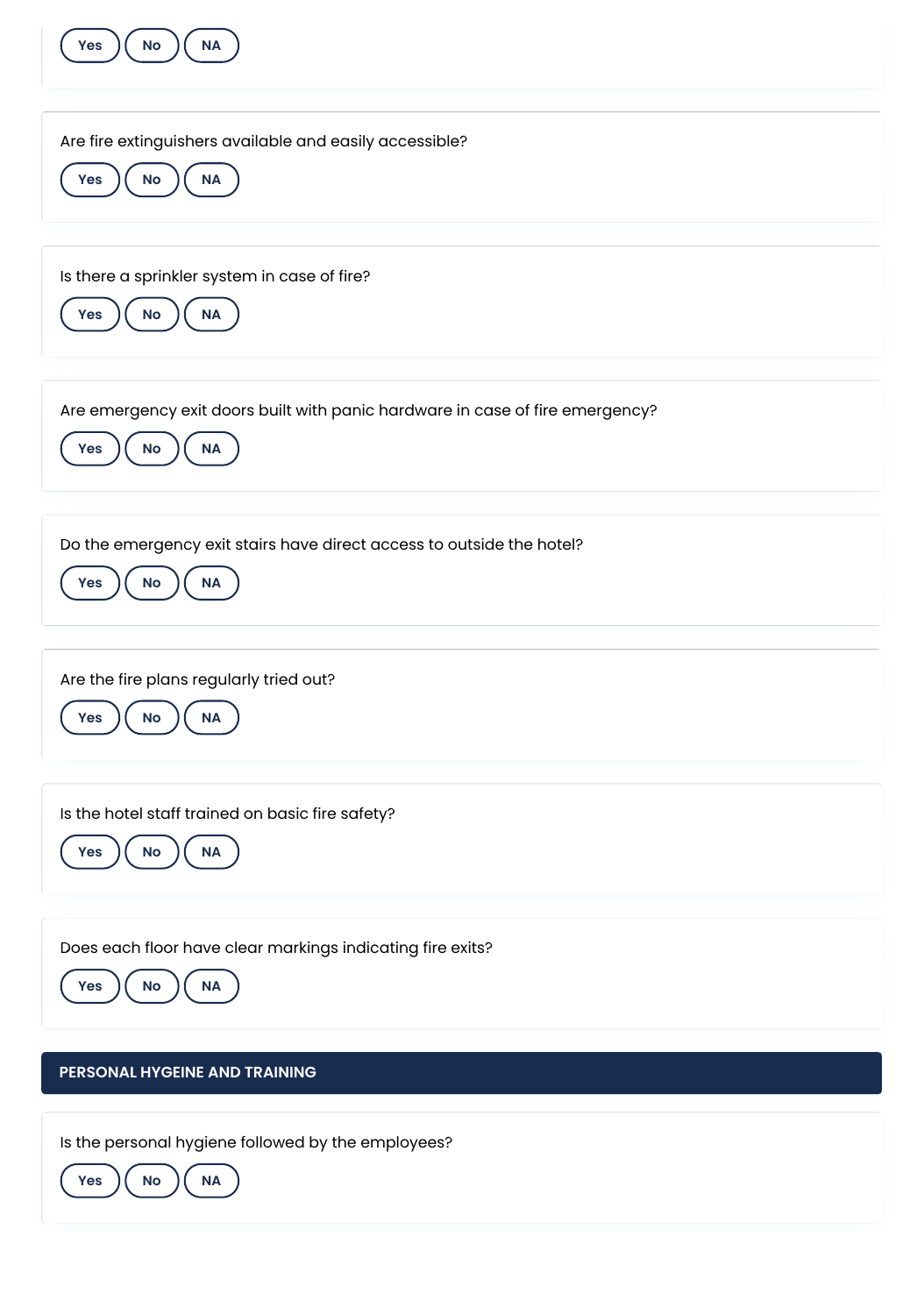**PRE-INSPECTION CHECKS ROOMS, HYGIENE AND SAFETY** Are the employees in proper uniform and wearing a name tag? **Yes**  $\left(\begin{array}{c} \mathsf{No} \end{array}\right)$  **NA** Select on which of the following are employees trained Emergency situation | | Operational process | | Rules | | Regulations Before starting this inspection, is the inspector wearing proper PPE? **Yes**  $\left(\begin{array}{c} \mathsf{No} \end{array}\right)$  ( NA Are the appropriate people/personnel informed before starting this inspection? **Yes**  $\left(\begin{array}{c} \mathsf{No} \end{array}\right)$  ( NA During this inspection, will you interact with other people? **Yes No NA** Are the rooms operated by a card-key system? **Yes**  $\left(\begin{array}{c} \mathsf{No} \end{array}\right)$  **NA** Is there a peephole on the door? **Yes**  $\left(\begin{array}{c} \mathsf{No} \end{array}\right)$  ( NA Are the rooms provided with safe/lockers? **Yes**  $\left(\begin{array}{c} \mathsf{No} \end{array}\right)$  ( NA